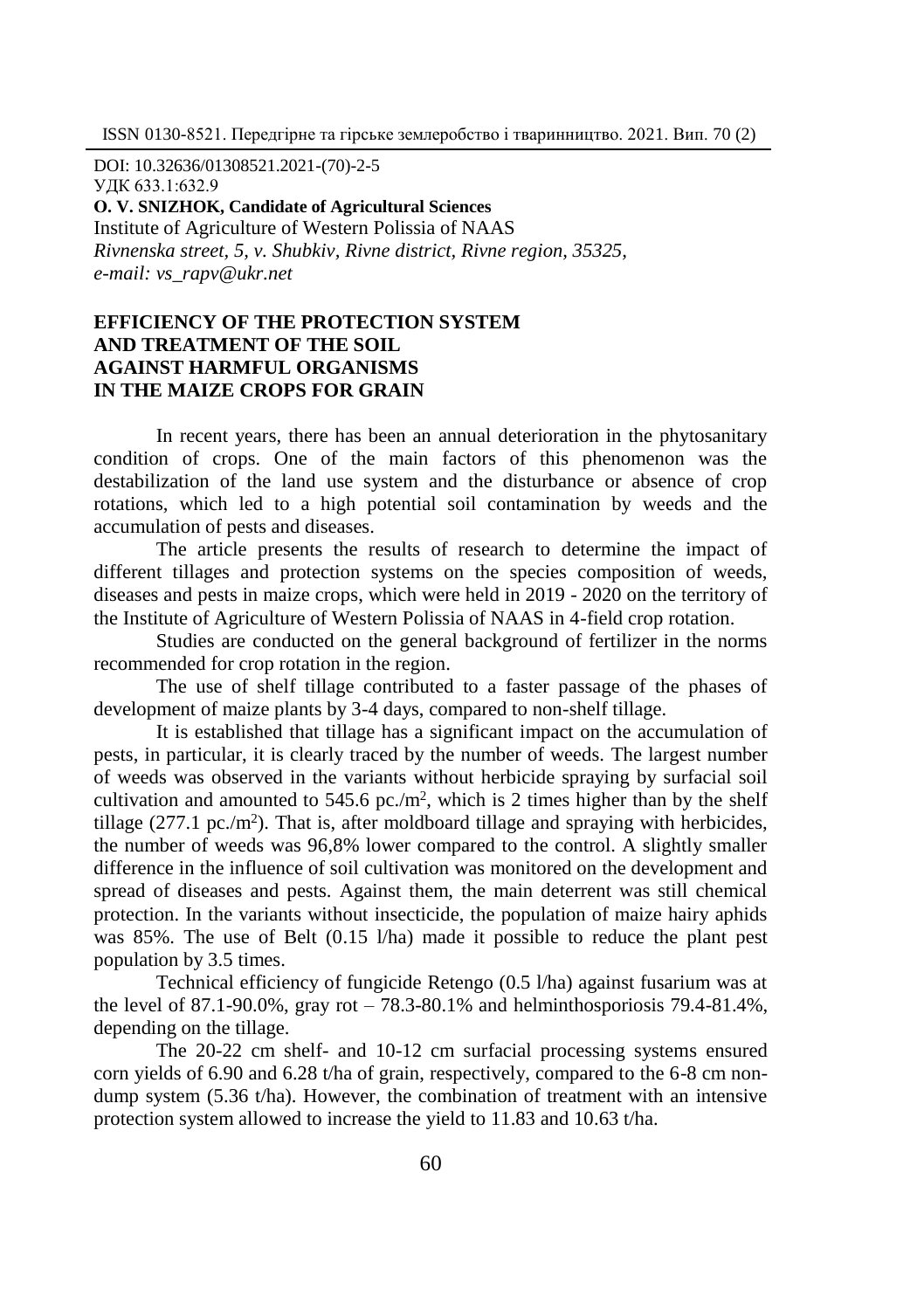© Snizhok О. V., 2021

**Key words:** tillage, shelf, shallow, surfacial, maize, species composition, weeds, diseases, pests, herbicides, fungicides.

#### **Сніжок О. В.**

Інститут сільського господарства Західного Полісся НААН

## **Ефективність системи захисту та обробітку ґрунту проти шкідливих організмів у посівах кукурудзи на зерно**

Останніми роками спостерігається щорічне погіршення фітосанітарного стану посівів сільськогосподарських культур. Одним із головних чинників такого явища стала дестабілізація системи землекористування й порушення або відсутність сівозмін, що призвело до високої потенційної засміченості ґрунту бур'янами та накопичення шкідників і хвороб.

Представлено результати досліджень щодо визначення впливу різних обробітків ґрунту та системи захисту на видовий склад бур'янів, хвороб та шкідників у посівах кукурудзи, які проведено у 2019-2020 рр. на території Інституту сільського господарства Західного Полісся НААН у 4-пільній сівозміні.

Дослідження проводили на загальних фонах удобрення в нормах, рекомендованих для культур сівозміни в умовах області.

Використання полицевого обробітку ґрунту сприяло більш швидкому проходженню фаз розвитку рослин кукурудзи на 3‒4 доби порівняно з безполицевими обробітками.

Встановлено, що обробіток ґрунту має значний вплив на накопичення шкідливих організмів, зокрема це чітко простежується щодо кількості бур'янів. Найбільшу кількість бур'янів спостерігали на варіантах без обприскування гербіцидами за поверхневого обробітку ґрунту, яка становила 545,6 шт./м², що в 2 рази більше ніж за полицевого (277,1 шт./м<sup>2</sup>). Тобто за полицевого обробітку ґрунту та обприскування гербіцидами чисельність бур'янів була на 96,8 % нижчою порівняно з контролем. Дещо менше різниця впливу обробітку ґрунту простежувалася на розвиток та поширення хвороб і шкідників. Проти них головним стримуючим чинником все ж таки є хімічний захист. На варіантах без інсектициду заселеність попелицею кукурудзяною волохатою становила 85 %. Застосування белту (0,15 л/га) дозволило в 3,5 разу знизити заселеність рослин шкідником.

Технічна ефективність фунгіциду ретенго (0,5 л/га) проти фузаріозу була на рівні 87,1–90,0 %, сірої гнилі – 78,3–80,1 % та гельмінтоспоріозу – 79,4‒81,4% залежно від обробітку ґрунту.

Полицева на 20‒22 см і мілка на 10‒12 см системи обробітку ґрунту забезпечили врожайність зерна кукурудзи відповідно 6,90 і 6,28 т/га порівняно з поверхневою системою на 6‒8 см (5,36 т/га). Проте поєднання обробітку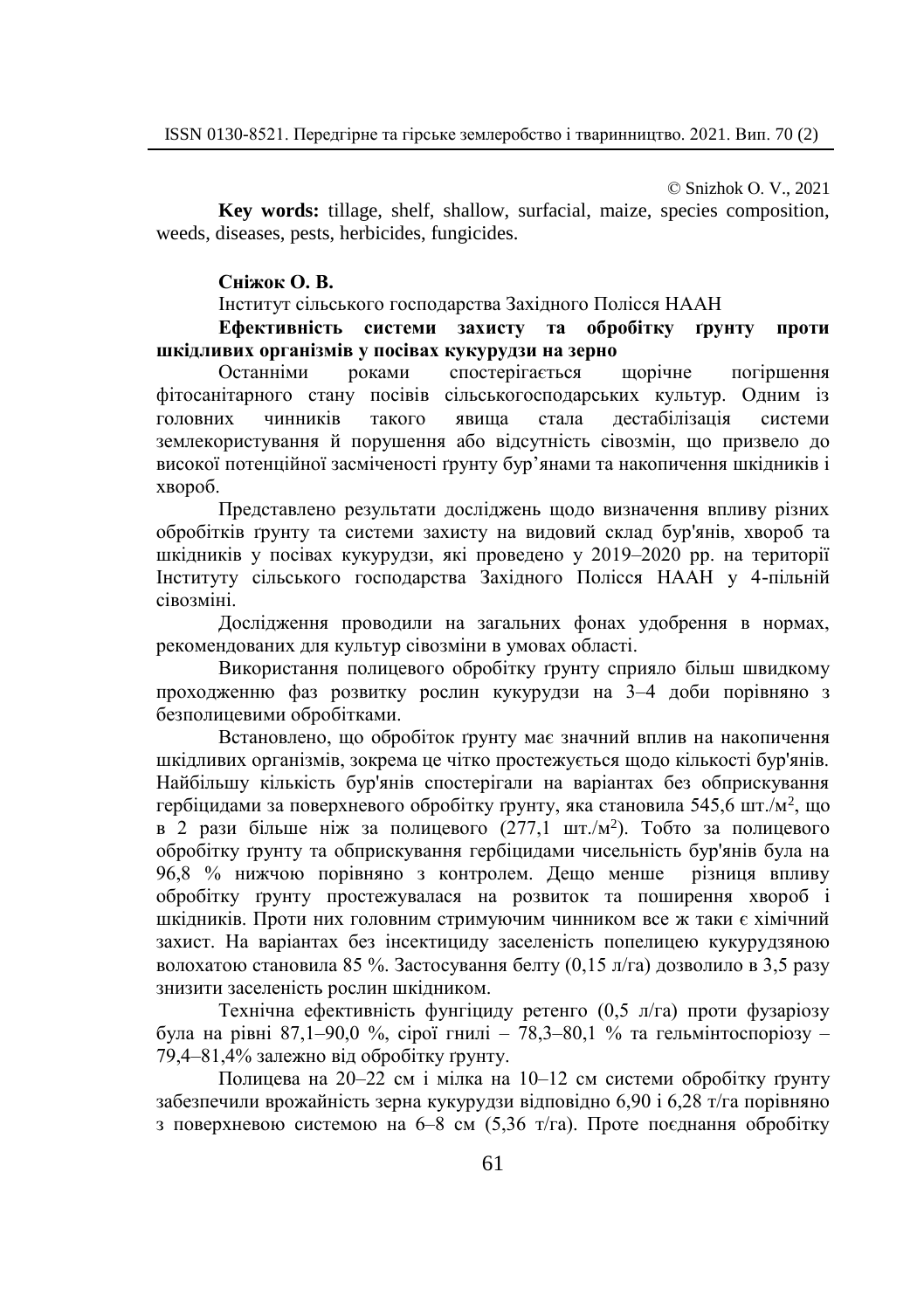ґрунту з застосуванням системи захисту культури зумовило збільшення врожайності до 11,83 і 10,63 т/га.

**Ключові слова:** обробіток ґрунту, полицевий, мілкий, поверхневий, кукурудза, видовий склад, бур'яни, хвороби, шкідники, гербіциди, фунгіциди.

**Introduction**. Changing the priorities of modern agriculture on the background of further soil degradation necessitates improving the system of tillage for crop rotation in the direction of minimization, taking into account the type of crop rotation, quantity and quality of post-harvest residues, fertilizer level, phytosanitary condition of crops, technical capabilities of farms [1, 9, 11 13, 21].

Tillage is the basis and an important component of any technology for growing field crops. It aims to increase soil fertility and ensure stable yields of high quality with the lowest cost of material and energy resources. In the existing zonal integrated protection systems, agrotechnical measures operate for a long period and have a favorable effect on the general phytosanitary condition of the agrobiocenosis [2, 4, 5, 11, 20, 14, 21, 25, 27]

Destabilization of the land use system and disturbance or absence of crop rotations has led to high potential soil contamination with seeds and vegetative germs of weeds, accumulation of pests and infections [8, 10, 12, 17, 18, 22].

In their works, most scientists and practitioners believe that now in crop rotations of different soil-climatic regions of Ukraine it is necessary to carry out different-depth tillage taking into account the agrophysical properties of soil and biological characteristics of crops, using tools of both shelf and non-shelf type [13, 21, 29]. Therefore, the main task in modern agriculture in the absence of sufficient material resources for the use of energy-intensive technologies is to differentiate in depth and methods of tillage [11, 21, 28, 29, 31].

Numerous experiments have shown that in crop rotations the number of weed seeds in the soil per rotation decreases three to four times, and the number and weight of weeds in crops, respectively, by 62-64 and 36-74% [12, 17, 18 , 22, 23]. Moreover, the most effective measure to control the level of weeds in different agrophytocenoses of crop rotation is the main tillage. Its share in total weed control is about 60% [11, 14, 21].

It is believed that when applying the soil protection system of tillage there is a sharp increase in weediness of the fields and a change in the species composition of weeds in the direction of increasing the proportion of difficult to root and most harmful species [12, 19, 25]. At the same time,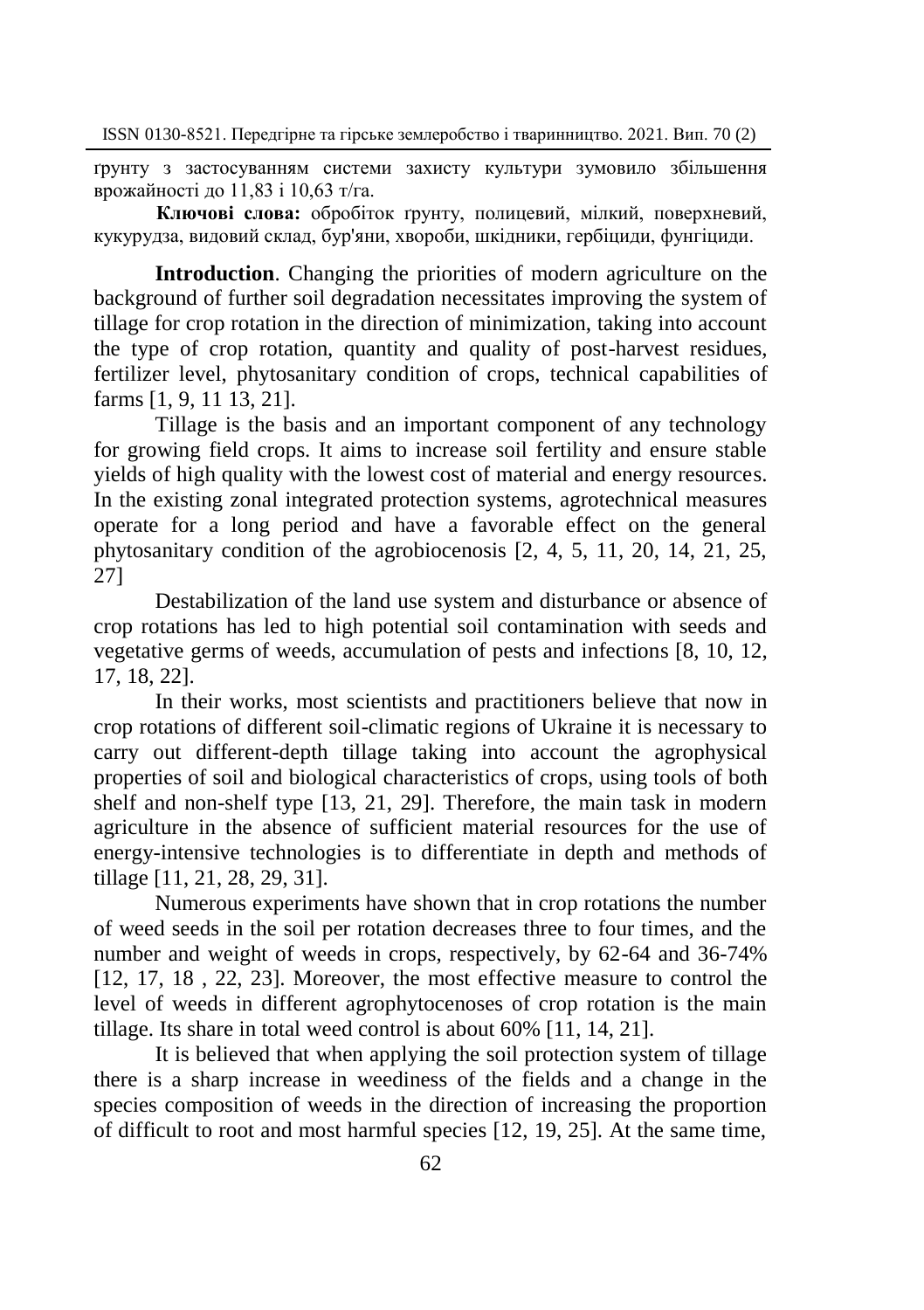other researchers believe that when the soil is shelfless tilled, weed seeds are preserved in the deep layers of the soil and lose their viability, creating conditions for clearing the soil of weed seeds [32, 33]. However, according to the literature, it is noted that the combination of peeling and tillage provides a reduction of weeds in annual weeds by 2.2 times, and perennial root crops – 10.5 times [2, 9, 14, 31].

Due to the fact that maize plants grow very slowly at the beginning of the growing season, they cannot compete with weeds that are adapted to cool spring days, quickly forming a strong aboveground part and root system, suppressing crops. Weed infestation reduces crop productivity by 35-50% [4, 5, 7, 10, 17, 19, 26, 28, 30].

With this level of potential clogging, pest growth and disease development, large-scale use of chemical pesticides is required to preserve the crop, which is part of a comprehensive integrated system of protection of cultivated plants from pests [10, 14, 22, 25, 29].

The purpose of the work is to study the impact of the system of protection and different tillage on the species composition of weeds, diseases and pests of corn for grain in the conditions of Western Polissia.

**Materials and methods**. The experiments were conducted on the territory of the Institute of Agriculture of Western Polissia of NAAS during 2019–2020.

The soil of the experimental plot is dark gray podzolic. Studies are carried out on the general backgrounds of fertilizer in the norms recommended for crops in the region  $(N_{120} P_{90} K_{120})$ . The accounting area –  $50 \text{ m}^2$ , three repetitions. Culture – corn hybrid DKS 3972.

Shelf tillage included stubble peeling with BDT-3 discs, plowing with PLN-5-35 plow to a depth of 20–22 cm, cultivation with AG-2.4 unit and pre-sowing tillage with RVK-3.6 unit.

Shallow tillage included stubble peeling with BDT-3 discs, cultivation with AG-2.4 unit to a depth of 10–12 cm and pre-sowing tillage with RVK-3,6 unit.

Surface tillage included only cultivation with the AG-2.4 unit to a depth of 6–8 cm.

Spraying of corn with soil herbicide Frontier Optima (1.2 l/ha) was carried out immediately after sowing, with insurance herbicide Milagro 240 SC  $(0.6 \text{ l/ha})$  – In the phase of 6 leaves. Retengo fungicide  $(0.5 \text{ l/ha})$  was applied in the 8-leaf phase, Belt insecticide (0.15 l/ha) in the 10-leaf phase.

Weeds were counted before herbicide spraying, as well as 7 and 14 days after spraying. The species composition of weeds and the number per 1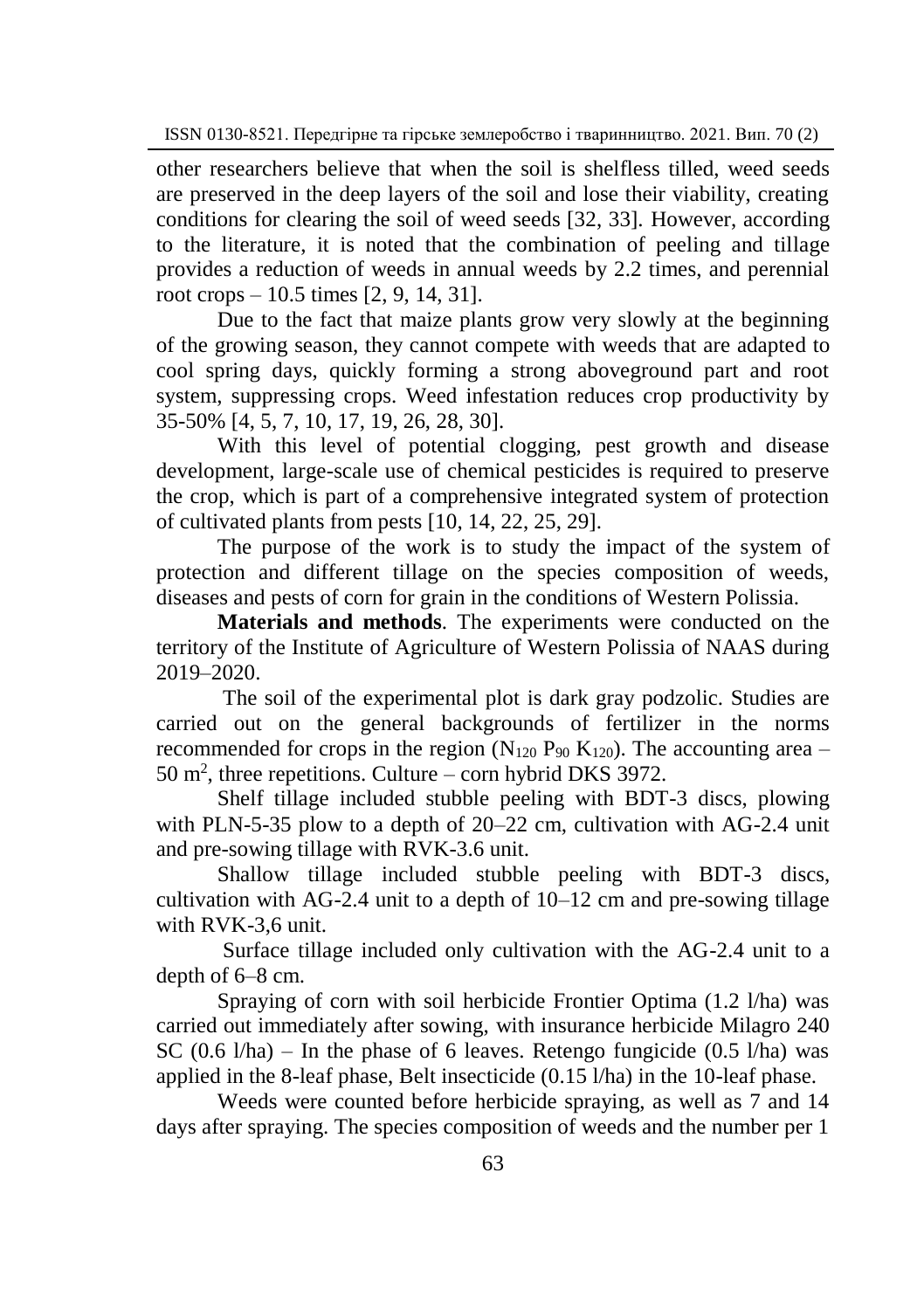m<sup>2</sup> were determined.

Records of diseases and pests were performed according to the method of V. P. Omeliuta [16]. To determine the disease, 10 plants were taken at 10 sites and the development and spread of the disease were determined according to the actually occupied by mycelium or spots in the area of leaves and stems according to the E. E. Geshel scale.

The technical efficiency of the drugs, as well as their economic efficiency was determined by the method of S. O. Trybel, D. D. Sigariov, M. P. Sekun [15]. During the harvesting period, the structural analysis of corn and crop accounting were determined, mathematical data processing was performed [6].

**Results and discussion**. As a result of the conducted researches it is noted that on variants where shelf and shallow tillage of a corn were carried out, sprouts of maize for grain appeared 3-5 days earlier than on a variant where surface cultivation was carried out (on shallow on 10-12 cm and superficial on 6-8 cm of tillage there is an increase in the density of the arable layer, compared with the 20-22 cm shelf tillage). The weather conditions also made their adjustments. Thus, during the years of research at the time of sowing corn (III decade of April), the average daily air temperature was within the climatic norm. However, the amount of precipitation in 2020 was only 3.6 mm, less than the long-term average of 37.4 mm, which slightly reduced the rate of grain germination. In the study area, May is characterized by high humidity. Because in two years more than 130 mm of precipitation fell while climatic norm is 76.0 mm.

The weather conditions of the summer months were optimal for the vegetation of corn. During the growing season of corn, the sum of effective temperatures ( $> 10$  °C) in 2019 was 1199.1 °C, in 2020 - 1121.8 °C.

It is noted that the use of shelf tillage contributed to a faster passage of the phases of development of corn plants for 3-4 days, compared with non-shelf tillage.

During the study period, the species composition of weeds was represented mainly by: *Apera spica venti L*. (27.0-114.0 pcs/m<sup>2</sup> ), *Viola arvensis Murr.* (22.5-303.6 pcs/m<sup>2</sup> ), *Tripleurospermum inodorum L*. (1.0- 8.0 pcs/m<sup>2</sup> ), *Stellaria media L.* (2.0-14.5 pcs/m<sup>2</sup> ), *Thlaspi arvense L*. (1.2- 5.2 pcs/m<sup>2</sup> ), *Polygonum convolvulus L*. (2.5-34.0 pcs/m<sup>2</sup> ), *Brassica napus L*.  $(1.0\n-9.0~\text{pcs/m}^2)$ , *Chenopodium album L.*  $(2.5\n-16.5~\text{pcs/m}^2)$  and others.

The largest number of weeds was observed in the variants without herbicide spraying after surface tillage and was  $545.6$  pcs/m<sup>2</sup>, which is 2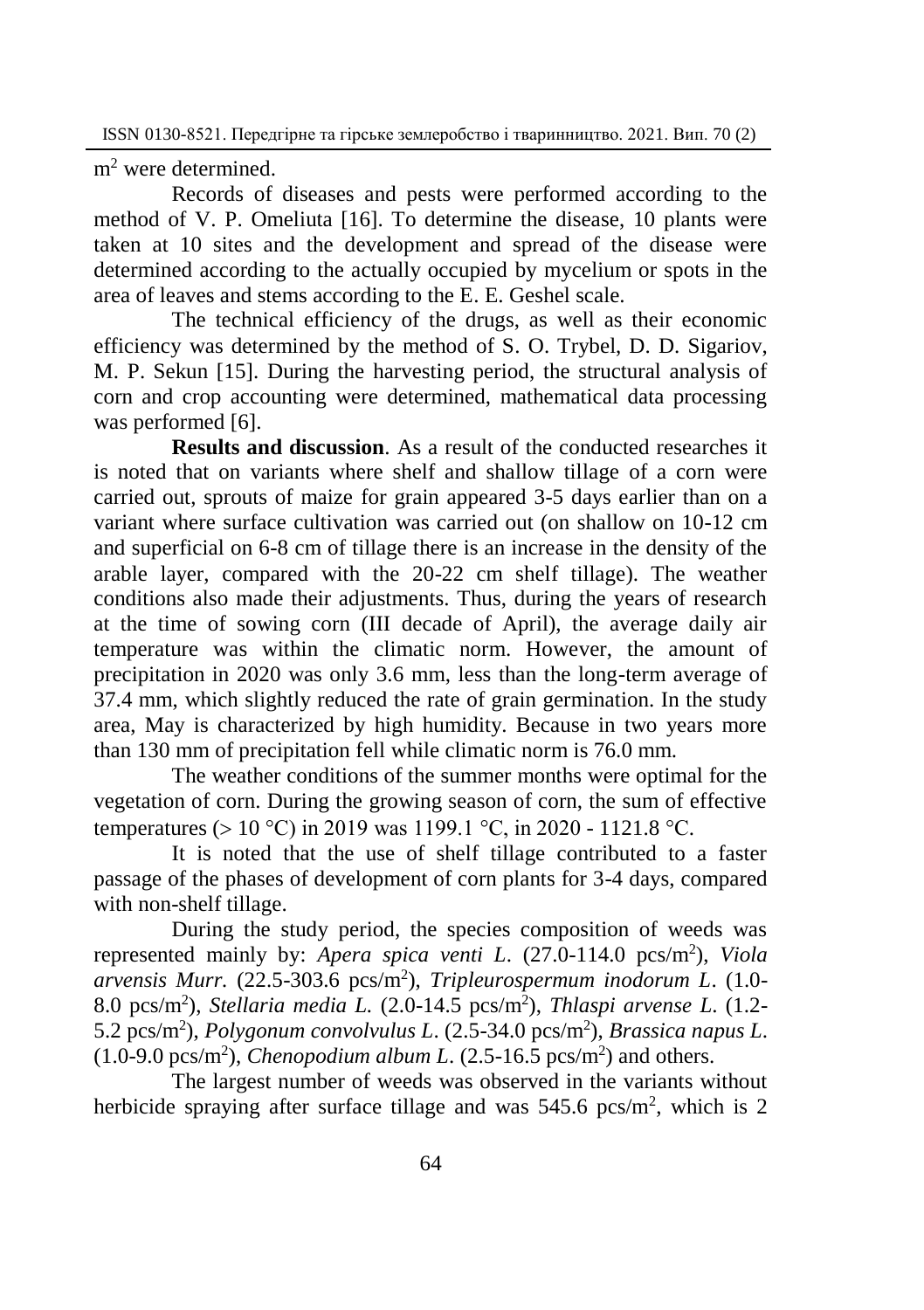times higher than by the shelf-tillage  $(277.1 \text{ pcs/m}^2)$  and 10.2 times higher than on variant with herbicides (Fig.).



**Fig. Influence of tillage and protection system on the number of weeds on maize crops (2019‒2020)**

According to the results of research under the intensive protection system, a similar trend was observed, ie, the minimum number of weeds for both the period of germination and the period of ripening of corn was observed during shelf tillage.

The first signs of herbicide action were observed on day 6 after spraying. Yellowing and deformation of the tops was observed on such weeds as bitter birch, white quince, knotweed, rake, rapeseed.

Studies have shown that the highest technical efficiency of herbicides was observed on day 14 after spraying and shelf tillage (96.8%), as on day 30 a new wave of weeds began, in particular, *Viola arvensis Murr.* and horsetail (Table 1).

During the years of research at the time of harvest, the weight of weeds in the variants without herbicides was  $330.1 - 578.3$  g/m<sup>2</sup> depending on the tillage, while in the variants where herbicides were used 44.6-111.4  $g/m^2$  respectively (Table 1).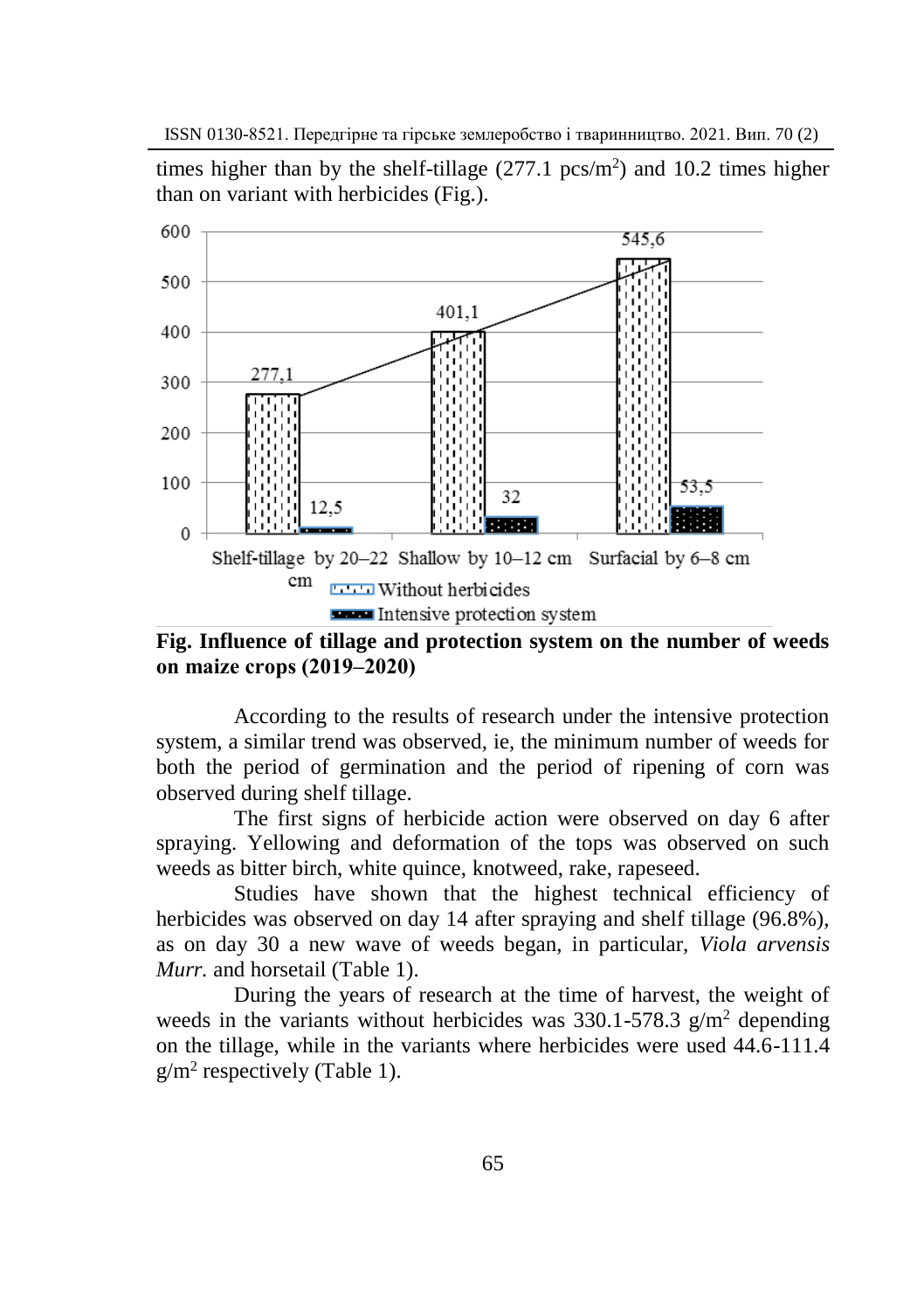|                 | Variant            | Technical     | Weight of weeds, |  |  |
|-----------------|--------------------|---------------|------------------|--|--|
|                 |                    | efficiency, % | $g/m^2$          |  |  |
|                 | Without pesticides |               |                  |  |  |
| Shelf by 20-    | (control)          |               | 330,1            |  |  |
| $22 \text{ cm}$ | Integrated         |               |                  |  |  |
|                 | protection system  | 96.8          | 44.6             |  |  |
|                 | Without pesticides |               |                  |  |  |
| Shallow by      | (control)          |               | 462.5            |  |  |
| $10-12$ cm      | Integrated         |               |                  |  |  |
|                 | protection system  | 93.5          | 88.3             |  |  |
|                 | Without pesticides |               |                  |  |  |
| Surfacial by    | (control)          |               | 578.3            |  |  |
| $6-8$ cm        | Integrated         |               |                  |  |  |
|                 | protection system  | 90.9          | 111.4            |  |  |

**1. The effectiveness of herbicides in maize crops (IAWP NAAS, 2019- 2020)**

It should be noted that in the study area on maize crops no significant pest damage was observed. In variants without insecticide, especially from the edges of the field was observed hairy corn aphids. The use of Belt insecticide allowed to reduce the population of aphids by 3.5 times, while its number in the colony was much smaller.

In 2019-2020, the most common and harmful diseases on corn cobs were fusarium wilt, gray rot and helminthosporiosis. On variants not treated with fungicides, the development of fusarium wilt ranged from 7.9 to 10.1%, gray rot - 5.8-7.2% and helminthosporiosis  $-13.8-15.2$ %, depending on the tillage.

When spraying crops with the fungicide Retengo disease development was at the level of 1.0-3.3%

According to studies, the technical efficiency of the fungicide Retengo on the 14th day after spraying against fusarium wilt was at the level of 87.1-90.0%, gray rot – 78.3-80.1% and helminthosporiosis 79.4- 81.4%, depending on tillage (Table 2).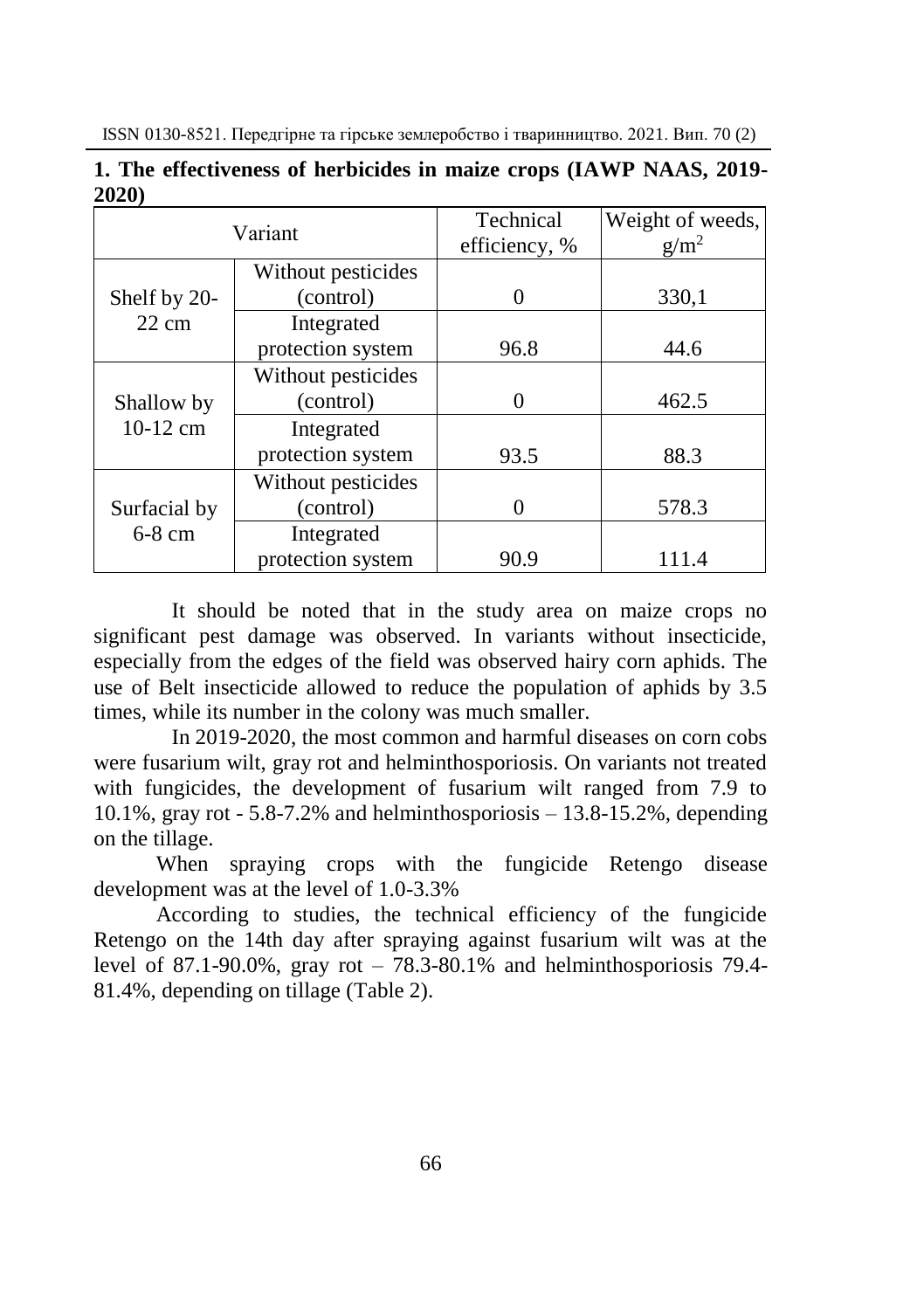|             | 2. The effectiveness of fungicides in maize crops (IAWP NAAS, 2019- |  |  |  |
|-------------|---------------------------------------------------------------------|--|--|--|
| <b>2020</b> |                                                                     |  |  |  |

|                                   |                    | Technical efficiency, % |          |                        |  |  |  |
|-----------------------------------|--------------------|-------------------------|----------|------------------------|--|--|--|
|                                   | Variant            | fusariosis              | gray rot | helminto-<br>sporiosis |  |  |  |
|                                   | Without pesticides |                         |          |                        |  |  |  |
| Shelf by 20-22                    | (control)          | 0                       | $\theta$ |                        |  |  |  |
| cm                                | Integrated         |                         |          |                        |  |  |  |
|                                   | protection system  | 87,3                    | 82,7     | 79,7                   |  |  |  |
|                                   | Without pesticides |                         |          |                        |  |  |  |
|                                   | (control)          |                         | 0        | 0                      |  |  |  |
| Shallow by 10-<br>$12 \text{ cm}$ | Integrated         |                         |          |                        |  |  |  |
|                                   | protection system  | 87,1                    | 83,8     | 78,3                   |  |  |  |
|                                   | Without pesticides |                         |          |                        |  |  |  |
| Surfacial by 6-                   | (control)          | 0                       | 0        | $\theta$               |  |  |  |
| 8 cm                              | Integrated         |                         |          |                        |  |  |  |
|                                   | protection system  | 90,0                    | 84,7     | 80,1                   |  |  |  |

On average over the years, research has shown that spraying corn crops with herbicides and fungicides promoted plant development and significantly affected grain yield and quality. Thus, in the variants without herbicides, the height of the plants was 1.7-2.1 m, while by the use of herbicides it was  $0.8-0.9$  m higher, the length of the cob 3.8-4.1 cm larger (17.7-19.8 cm). The highest weight of 1000 grains was observed by shelf tillage both on the variant without pesticides (262.25 g) and by intensive protection  $(364.77 \text{ g})$  in comparison with shallow  $(340.56 \text{ g})$  and surface  $(321.63 \text{ g})$  treatments.

The highest yield (11.83 t/ha) was observed by shelf tillage and intensive protection system (Table 3). The lack of a protection system reduced this figure by 38.0-41.7%.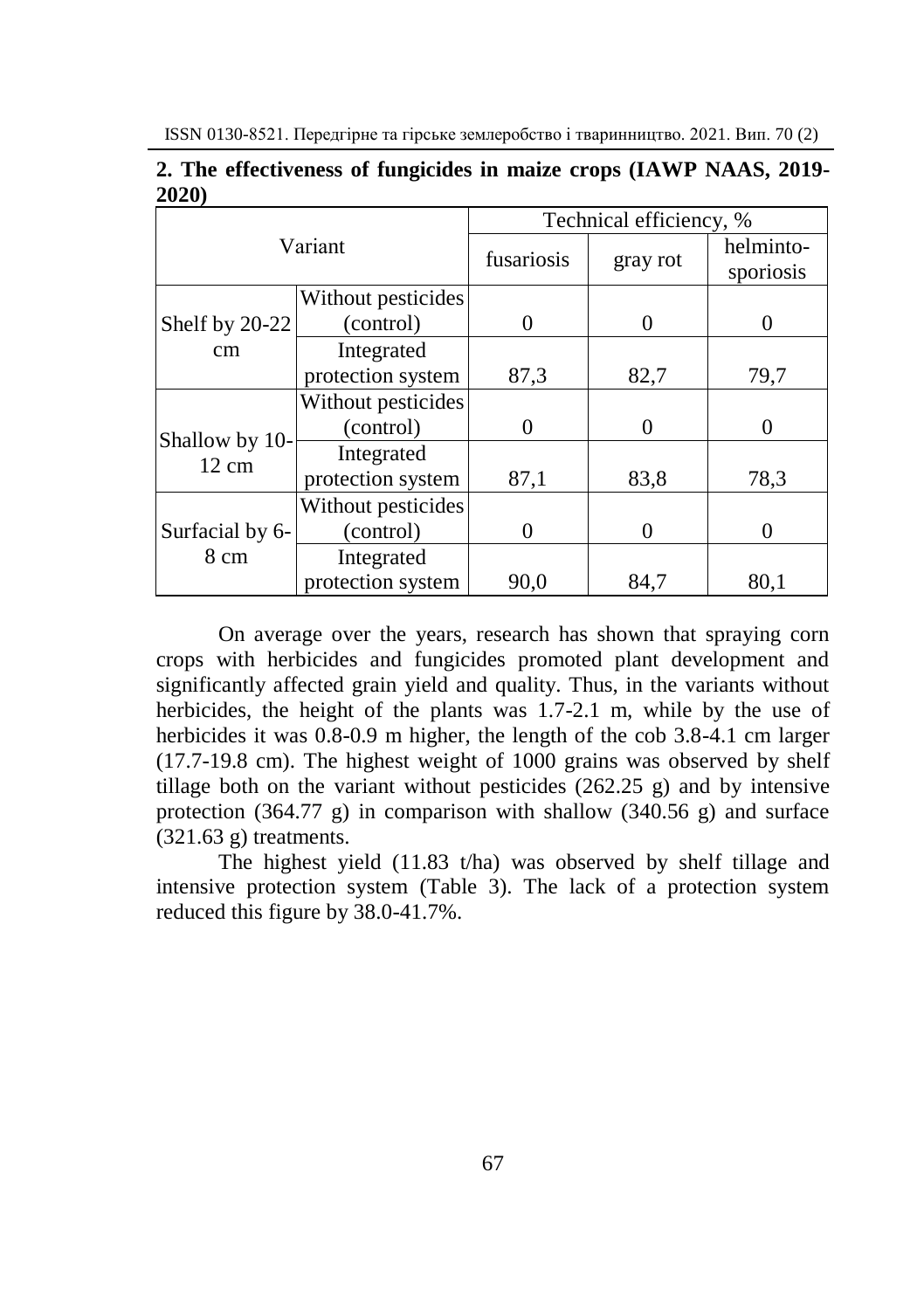| Variant                               |                   | Repetition |       |       | Mean  | $\pm$ to control |         |
|---------------------------------------|-------------------|------------|-------|-------|-------|------------------|---------|
|                                       |                   |            | Н     | Ш     |       | Factor AFactor B |         |
| Shelf by 20-                          | Without           |            |       |       |       |                  |         |
|                                       | pesticides        |            |       |       |       |                  |         |
| $22 \text{ cm}$                       | (control)         | 6,87       | 6,95  | 6,88  | 6,90  |                  |         |
|                                       | Integrated        |            |       |       |       |                  |         |
|                                       | protection system | 12,13      | 11,74 | 11,62 | 11,83 |                  | $+4.93$ |
|                                       | Without           |            |       |       |       |                  |         |
|                                       | pesticides        |            |       |       |       |                  |         |
| Shallow by<br>10-12 cm                | (control)         | 6,43       | 6,11  | 6,30  | 6,28  | $-0,62$          |         |
|                                       | Integrated        |            |       |       |       |                  |         |
|                                       | protection system | 10,52      | 10,63 | 10,74 | 10,63 | $-1,20$          | $+4,35$ |
|                                       | Without           |            |       |       |       |                  |         |
|                                       | pesticides        |            |       |       |       |                  |         |
| Surfacial by<br>$6-8$ cm              | (control)         | 5,40       | 5,36  | 5,31  | 5,36  | $-1,54$          |         |
|                                       | Integrated        |            |       |       |       |                  |         |
|                                       | protection system | 8,77       | 8,52  | 8,56  | 8,62  | $-3,21$          | $+3,26$ |
| $LSD05$ treatments factor A           |                   |            | 0.28  |       |       |                  |         |
| $LSD_{05}$ protection system factor B |                   |            | 0,22  |       |       |                  |         |
| $LSD_{.05}$ interaction               |                   |            | 0,39  |       |       |                  |         |

## **3. Yield of maize depending on tillage and plant protection (IAWP NAAS, 2019-2020)**

**Conclusions**. Studies have shown that non-shelf tillage shows an increase in weed infestation due to the accumulation of the bulk of weed seeds in the topsoil. Thus, during surface tillage the number of weeds was 545.6 pcs/m<sup>2</sup>, which is 2 times higher than on the shelf  $(277.1 \text{ pcs/m}^2)$ . During shelf tillage and herbicide spraying, the number of weeds was 96.8% lower compared to the control. Somewhat less difference in the impact of tillage was observed on the development and spread of diseases and pests. Against them, the main deterrent is still chemical protection. Tillage allowed to obtain a yield increase of 0.62-1.54 t/ha. The combination of tillage with an intensive protection system led to an increase in yields in the range of 3.26-4.93 t/ha in accordance with the control (5.36- 6.90 t/ha)

### **Список використаної літератури**

|   |                   | Богданович Р. П. Баланс гумусу |
|---|-------------------|--------------------------------|
| B | чорноземі         | ТИПОВОМУ                       |
|   | легкосуглинковому | Правобережного                 |

#### **References**

1. Bohdanovych R. P. Balance of humus in typical loamy chernozem of Right bank Forest-Steppe, taking into account the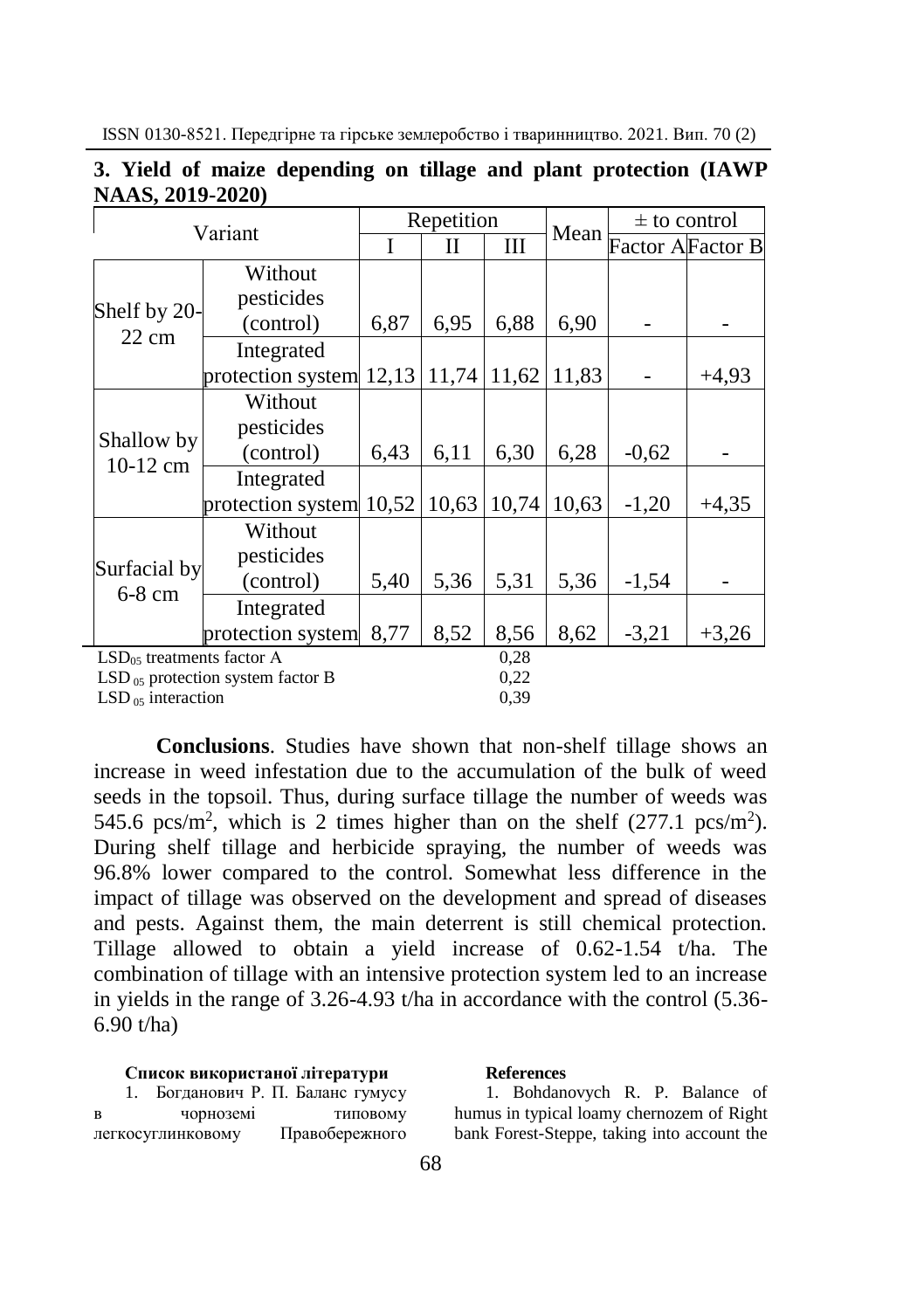Лісостепу з урахуванням нетоварної частини врожаю сільськогосподарських культур. *Наукові доповіді Національного університету біоресурсів і природокористування України*. 2014. № 7. URL: [http://nbuv.gov.ua/UJRN/Nd\\_2014\\_7\\_15](http://nbuv.gov.ua/UJRN/Nd_2014_7_15)

(дата звернення: 29.04.2021).

2. Бомба М. Я., Бомба М. І. Бур'яни в агрофітоценозах та екологізація заходів щодо контролювання їх чисельності. *Вісник Уманського національного університету садівництва*. 2019. № 1. С. 15‒20. DOI: 10.31395/2310-0478-2019-1- 15-20.

3. Бублик Л. І., Васечко Г. І., Васильєва В. П. Довідник із захисту рослин / за ред. М. П. Лісового. Київ : Урожай, 1999. 744 с.

4. Василенко Р. М., Заєць С. О. Продуктивність кукурудзи залежно від строків сівби та захисту від хвороб та шкідників. *Зрошуване землеробство.* 2017. Вип. 67. С. 69‒72.

5. Вох М. В., Антоненко О. Ф., Галиш Ф. С. Поширення і розвиток гельмінтоспоріозу в зонах вирощування кукурудзи. *Науковий вісник Національного університету біоресурсів і природокористування України*. Сер.: Агрономія. 2012. Вип. 176. С. 296‒300.

6. Доспехов Б. А. Методика полевого опыта (с основами статистической обработки результатов исследований). Изд. 5-е, доп. и перераб. Москва, 1985. 351 с.

7. Забур'яненість та врожайність кукурудзи на зерно за системами No-till / В. П. Борона та ін. *Вісник аграрної науки*. 2013. № 3. С. 24–27.

8. Засміченість посівів зернових культур в короткоротаційних сівозмінах / А. М. Мітрошин та ін. *Зб. наук. праць ЛНАУ*. 2006. № 58, вип. 81. С. 81‒84.

9. Зимароєва А. А. Просторовочасові закономірності варіювання урожайності кукурудзи в Україні. *Наукові горизонти*. 2019. № 2 (92). С. 58–66. DOI: 10.33249/2663-2144-2019-

non commodity part of the crop yield. *Naukovi dopovidi Natsionalnoho universytetu bioresursiv i pryrodokorystuvannia Ukrainy*. 2014. No. 7. URL: [http://nbuv.gov.ua/UJRN/Nd\\_2014\\_7\\_15](http://nbuv.gov.ua/UJRN/Nd_2014_7_15)

(last aссessed: 29.04.2021).

2. Bomba M. Ya., Bomba M. I. Weeds in agrophytocenoses and greening measures to control their numbers. *Visnyk Umanskoho natsionalnoho universytetu sadivnytstva*. 2019. No. 1. P. 15–20. DOI: 10.31395/2310-0478-2019-1-15-20.

3. Bublyk L. I., Vasechko H. I., Vasylieva V. P. Handbook of plant protection / ed. M. P. Lisovoho. Kyiv : Urozhai, 1999. 744 р.

4. Vasylenko R. M., Zaiets S. O. Maize productivity depending on sowing dates and protection against diseases and pests. *Zroshuvane zemlerobstvo.* 2017. Issue 67.  $P. 69 - 72.$ 

5. Vokh M. V., Antonenko O. F., Halysh F. S. Distribution and development of helminthosporiosis in areas of maize cultivation. *Naukovyi visnyk Natsionalnoho universytetu bioresursiv i pryrodokorystuvannia Ukrainy*. Ser.: Ahronomiia. 2012. Issue 176. P. 296–300.

6. Dospekhov B. A. Methods of field experience (with the basics of statistical processing of research results).  $5<sup>th</sup>$  ed. Moscow : Agropromizdat, 1985. 351 p.

7. Weediness and yield of corn for grain by systems No-till / V. P. Borona et al. *Visnyk ahrarnoi nauky*. 2013. No. 3. P. 24–27.

8. Contamination of cereal crops in short-rotation crop rotations / Mitroshyn A. M. et al. *Zb. nauk. prats LNAU*. 2006. No. 58, Issue 81. P. 81–84.

9. Zymaroieva A. A. Spatio-temporal patterns of variation of corn yield in Ukraine. *Naukovi horyzonty.* 2019. No. 2 (92). P. 58–66. DOI: 10.33249/2663-2144- 2019-75-2-58-66.

10. Ivashchenko O. O. Ecological control of weeds in wide-row crops. *Karantyn i zakhyst roslyn*. 2014. No. 3. P.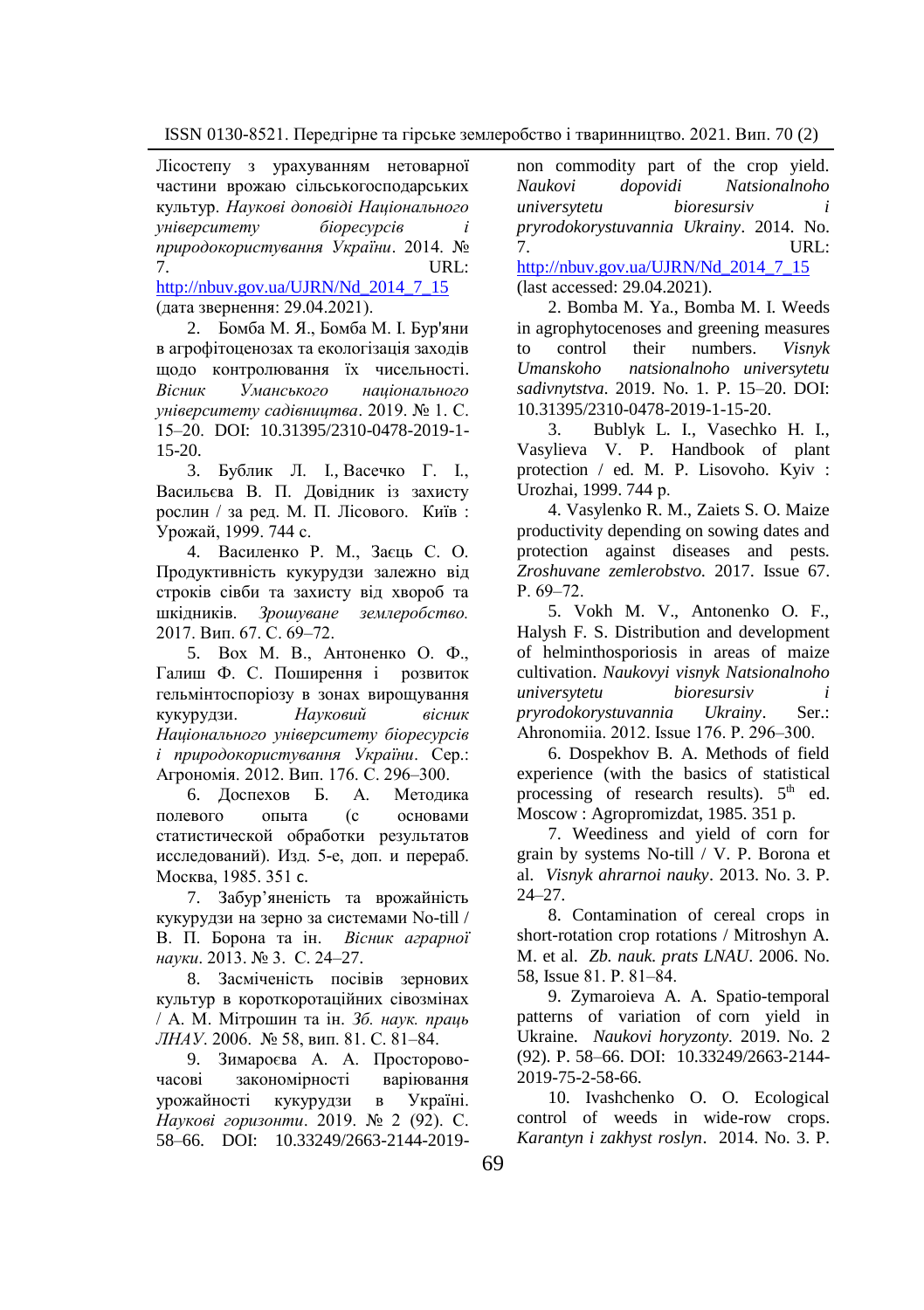75-2-58-66. О. О. Екологічне контролювання бур'янів широкорядних посівах. *Карантин і захист рослин*. 2014. № 3. С. 6–9.

11. Коломієць М. В. Вплив систем обробітку на продуктивність культур і родючість ґрунту сівозміни. *Землеробство*. 2000. Вип. 74. С. 23‒30.

12. Контролювання бур'янового компоненту у посівах кукурудзи за використання страхових гербіцидів / O. В. Гурманчук та ін. *Наукові горизонти*. 2020. № 7, вип. 92. С. 53‒58. DOI: 10.33249/2663-2144-2020-92-7-53-58

13. Мазур Г. А. Відтворення і регулювання родючості легких ґрунтів. Київ : Аграрна наука, 2008. 308 с.

14. Манько Ю. П., Кобзиста Л. П. Ефективність контролю забур'яненості. *Карантин і захист рослин*. 2009. № 2.  $C. 21-23.$ 

15. Методика випробування і застосування пестицидів / С. О. Трибель та ін. Київ : Світ, 2001. 448 с.

16. Обліки шкідників і хвороб сільськогосподарських культур / за ред. Омелюти В. П. Київ : Урожай, 1986. 202 с.

17. Окрушко С. Є. Контроль чисельності бур'янів у посівах кукурудзи. *Захист рослин*. 2019. № 14. С. 163‒171.

18. Окрушко С. Є. Регулювання чисельності бур'янів у посівах кукурудзи. *Молодий вчений.* 2019. № 2, вип. 66. С. 319‒322. DOI: 10.32839/2304- 5809/2019-2-66-69.

19. Півторайко В. В. Сучасні заходи захисту кукурудзи від шкідників. *Матеріали науково-практичної конференції викладачів, аспірантів та студентів Сумського НАУ* (м. Суми, 20‒21 квіт. 2016 р.). Суми : СНАУ, 2016. С. 271.

20. Продуктивність сортів і гібридів кукурудзи за різних систем удобрення та беззмінного їх вирощування / А. В. Кохан та ін. Вісник аграрної науки. 2019.

6–9.

11. Kolomiiets M. V. Influence of tillage systems on crop productivity and soil fertility of crop rotation. *Zemlerobstvo*. 2000. Issue 74. P. 23‒30.

12. Control of the weed component in maize crops using insurance herbicides / Hurmanchuk O. V. et al. *Naukovi horyzonty*. 2020. No. 7, Issue 92. P. 53‒58. DOI: 10.33249/2663-2144-2020-92-7-53 58.

13. Mazur H. A. Reproduction and regulation of light soil fertility. Kyiv : Ahrarna nauka, 2008. 308 p.

14. Manko Yu. P., Kobzysta L. P. Efficacy of weed control. *Karantyn i zakhyst roslyn*. 2009. No. 2. P. 21‒23.

15. Methods of testing and application of pesticides / S. O. Trybel et al. Kyiv : Svit, 2001. 448 p.

16. Accounting for pests and diseases of crops / za redaktsiieiu Omeliuty V. P. Kyiv : Urozhai, 1986. 202 p.

17. Okrushko S. Ye. Weed control in maize crops. *Zakhyst roslyn*. 2019. No. 14. P. 163-171.

18. Okrushko S. Ye. Weed control in maize crops. *Molodyi vchenyi*. 2019. No. 2, Issue 66. P. 319‒322. DOI: 10.32839/2304- 5809/2019-2-66-69.

19. Pivtoraiko V. V. Modern measures to protect corn from pests. *Materialy naukovo-praktychnoi konferentsii vykladachiv, aspirantiv ta studentiv*  Sumskoho NAU (m. Sumy, 20–21 kvit. 2016 r.). Sumy : SNAU, 2016. P. 271.

20. Productivity of corn varieties and hybrids under different fertilizer systems and their constant cultivation / A. V. Kokhan et al. *Visnyk ahrarnoi nauky*. 2019. No. 10. P. 18–23. DOI: 10.31073/agrovisnyk201910-03.

21. Soil fertility and yield of field crops under different systems of cultivation and fertilization in crop rotation / E. M. Lebid et al. *Visnyk DDAU*. 2013. No. 2, Issue 32. P.  $26 - 31$ .

22. Serhiienko V., Horbach T. Herbicide control on corn. *Ahrobiznes*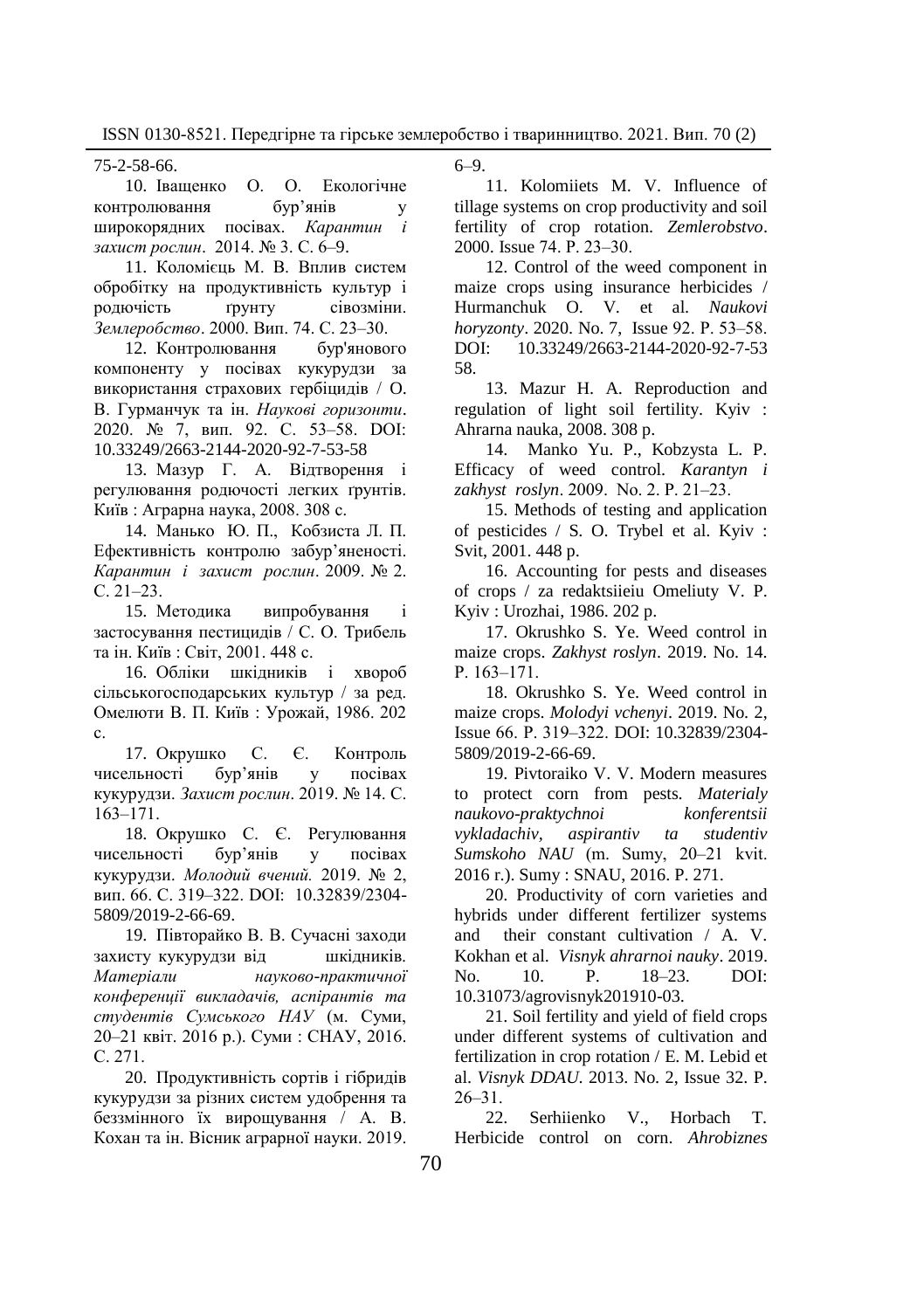$N_2$  10. C. 18–23. DOI: 10.31073/agrovisnyk201910-03.

21. Родючість ґрунту та врожайність польових культур за різних систем обробітку та удобрення в сівозміні / Е. М. Лебідь та ін. *Вісник ДДАУ*. 2013. № 2, вип. 32. С. 26‒31.

22. Сергієнко В., Горбач Т. Гербіцидний контроль на кукурудзі *Агробізнес сьогодні*. 2012. № 4. С.  $20 - 24$ .

23. Сніжок О. В. Контроль бур'янів та хвороб на кукурудзі баковими сумішами. *Пропозиція*. 2017. № 6. С.  $102 - 103$ 

24. Стабільність та пластичність гібридів кукурудзи залежно від системи удобрення та густоти стояння рослин в Правобережному Лісостепу України / В. Г. Таран та ін. *Біоресурси і природокористування*. 2018. № 3/4, т. 10. С. 147‒156. DOI: 10.31548/bio2018.03.019.

25. Трибель С. О., Стригун О. О., Ретьман С. В. Концепція удосконалення системи захисту посівів кукурудзи. *Захист і карантин рослин.* 2010. № 56. С. 159-181.

26. Федоренко В. П., Пащенко Ю. М., Дудка Е. Л. Защита кукурузы при интенсивной технологии ее возделывания. *Защита и карантин растений*. 2011. № 5. С. 17‒24.

27. Швартау В. В., Мордерер Є. Ю. Розробка та впровадження екологічно безпечних технологій боротьби з бур'янами. *Карантин і захист рослин*. 2010. № 9. С. 10–22.

28. Яровенко В. В., Зінченко В. І., Женченко К. Г. Способи обробітку ґрунту і розміщення насіння бур'янів по шарах ґрунту. *Вісник аграрної науки*. 1997. № 8. С. 5‒7.

29. Geis P. Application and timing effects of QOI and DMI fungicides and a foliar fertilizer on overall plant health and grain yield in corn: diss. of master degree. Purdue University e-Pubs. Open Access Theses. West Lafayette, 2014. P. 152. URL:

*sohodni.* 2012. No. 4. P. 20‒24.

23. Snizhok O. V. Control of weeds and diseases on corn by lateral mixes. *Propozytsiia.* 2017. No. 6. P. 102‒103.

24. Stability and plasticity of maize hybrids depending on fertilizer system and plant density in the Right bank Forest-Steppe of Ukraine / V. H. Taran et al. *Bioresursy i pryrodokorystuvannia*. 2018. No. 3/4, Vol. 10. P. 147–156. DOI: 10.31548/bio2018.03.019.

25. Trybel S. O., Stryhun O. O., Retman S. V. The concept of improving the system of protection of corn crops. *Zakhyst i karantyn roslyn*. 2010. No. 56. P. 159‒181.

26. Fedorenko V. P., Pashchenko Yu. M., Dudka E. L. Protection of corn at intensive technology of its cultivation. *Zashhita i karantin rastenij.* 2011. No. 5. P.  $17 - 24$ .

27. Shvartau V. V., Morderer Ye. Yu. Development and implementation of environmentally friendly weed control technologies. *Karantyn i zakhyst roslyn*. 2010. No. 9. P. 10‒22.

28. Yarovenko V. V., Zinchenko V. I., Zhenchenko K. H. Methods of tillage and placement of weed seeds on the soil layers. *Visnyk ahrarnoi nauky*. 1997. No. 8. P.  $5 - 7.$ 

29. Geis P. Application and timing effects of QOI and DMI fungicides and a foliar fertilizer on overall plant health and grain yield in corn : diss. of master degree. Purdue University e-Pubs. Open Access Theses. West Lafayette, 2014. P. 152. URL: [https://docs.lib.purdue.edu/open\\_access\\_the](https://docs.lib.purdue.edu/open_access_theses/180) [ses/180](https://docs.lib.purdue.edu/open_access_theses/180) (last aссessed: 10.05.2021).

30. Grain: World Markets and Trade. United States Department of Agriculture Foreign Agricultural Service. 2020. Р. 12‒44. URL: [https://apps.fas.usda.gov/psdonline/circulars](https://apps.fas.usda.gov/psdonline/circulars/grain-corn-coarsegrains.pdf)

[/grain-corn-coarsegrains.pdf](https://apps.fas.usda.gov/psdonline/circulars/grain-corn-coarsegrains.pdf) (last aссessed: 10.05.2021).

31. Schleicher C., Jackson-Ziems T. Evaluation of Application Timing of Foliar Fungicides on Efficacy of Field Corn in